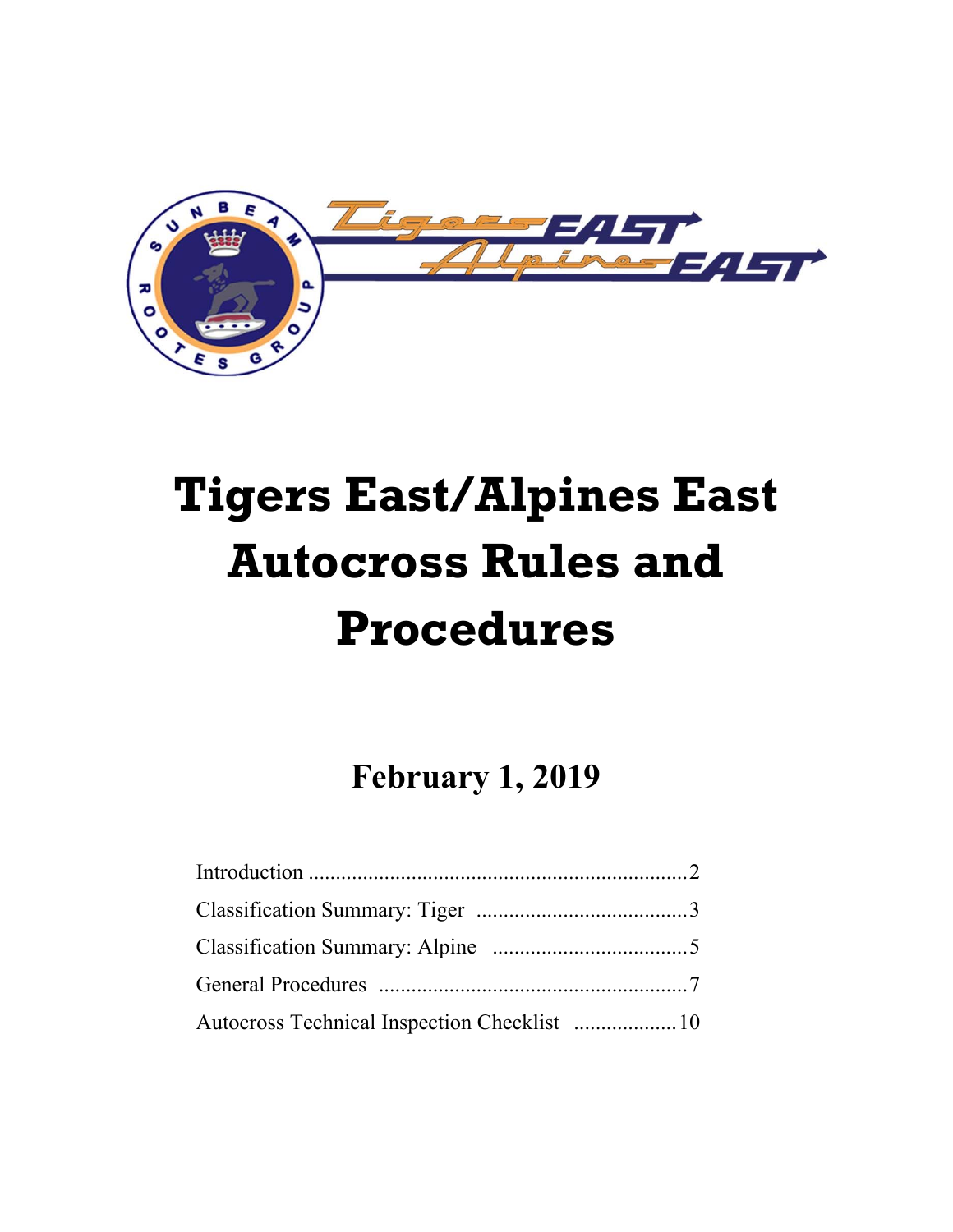### **ORGANIZATION AND PROCEDURES FOR AUTOCROSS EVENTS**

#### INTRODUCTION

Autocross events are low-to-medium-speed events that offer a fun, affordable, and safe way to improve driving skills and explore a car's handling. Tigers East/Alpines East (TEAE) Autocross events are often hosted by another car club. In those instances, participants are subject to the rules and procedures of the hosting club, which is responsible for the organization and conduct of the event. When TEAE conducts its own autocross event the following procedures and rules will apply.

#### **DEFINITIONS**

**Did Not Finish (DNF):** An autocross run is scored as a DNF when a portion of the course was not completed or when a car fails on course. DNF runs do not post a time.

**Did not Start (DNS):** An autocross run is scored with a DNS if the driver is unable to or elected not to start the run.

**Disqualified (DSQ):** A run or driver is disqualified.

Gate: Two or more cones, arranged so a car can drive through them.

Grid: The staging area for cars within a run group. There may be an active grid for cars currently running and a pregrid for cars in an alternate run group, or a single grid that everyone works from.

Paddock: The area where cars, trucks, trailers, and any spare equipment is kept during the event.

**Staging:** Placing the car at the starting line.

#### CLASS GUIDELINES

The following guidelines are set forth to assist owners in choosing the appropriate class for his/her car. It is the responsibility of the owner to choose the correct class. If, however, during the tech inspection organizers determine the car to be in the wrong class, they can move the car to the correct class. Decision of the event organizers is final.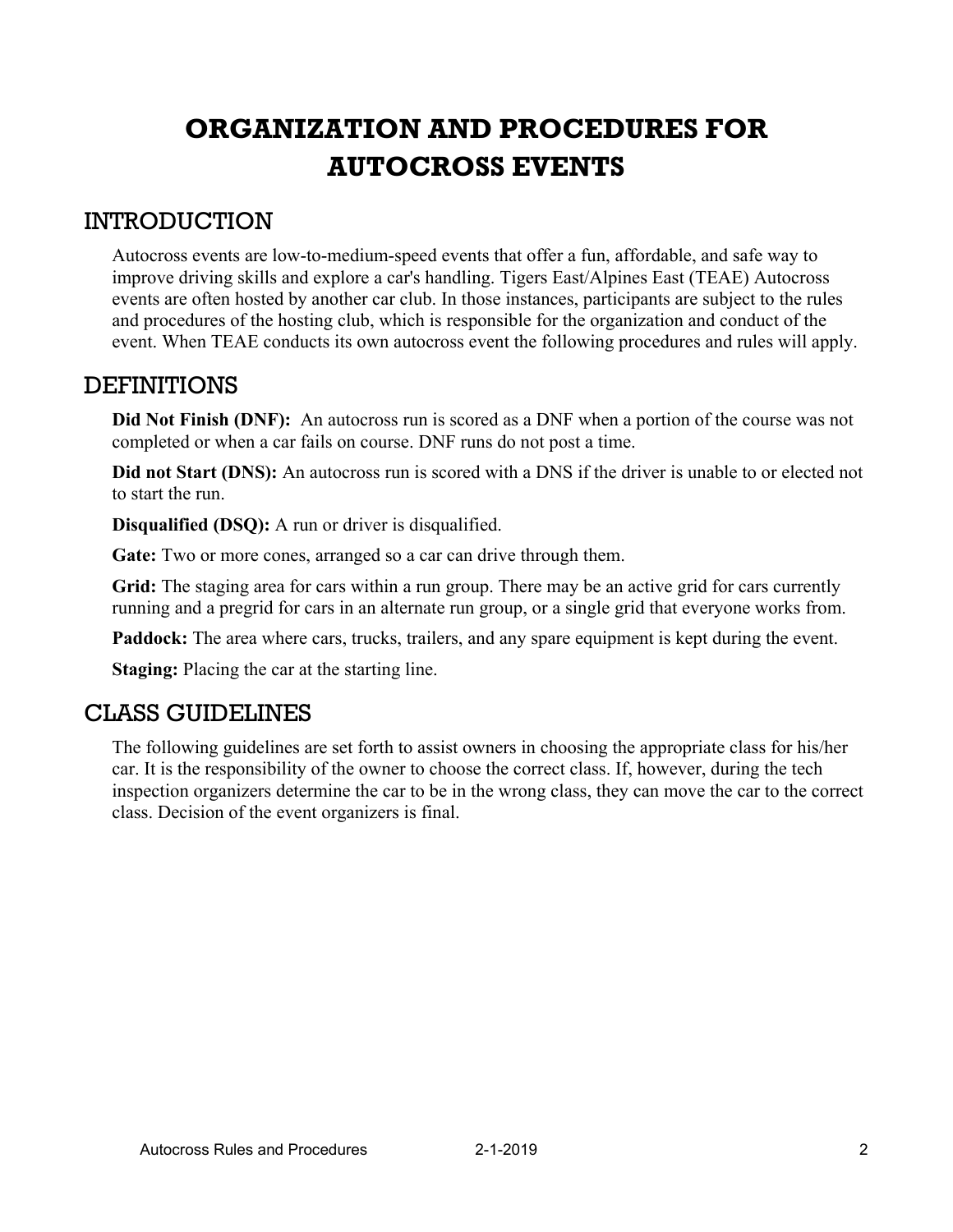## Classification Summary--Tiger

|                | <b>Stock</b>               | Personalized                             | <b>Modified</b>        |  |
|----------------|----------------------------|------------------------------------------|------------------------|--|
| Classification | Stock engines,             | Minimal upgrades to improve the          | Includes competition   |  |
| Intent         | suspensions, and bodies    | appearance, drivability, performance,    | cars as well as highly |  |
|                | correct for the model;     | handling and safety without modifying    | modified Tigers.       |  |
|                | may be upgraded to the     | the basic body structure and suspension  |                        |  |
|                | Mark II level.             | geometry.                                |                        |  |
| General        | Must be legally registered | Must be legally registered and licensed  | Allows substantial     |  |
|                | and licensed to drive on   | to drive on public streets. Minimal      | modification of the    |  |
|                | public streets.            | performance modifications allowed.       | body structure,        |  |
|                | Performance upgrades       |                                          | power train and        |  |
|                | limited to LAT options.    |                                          | suspensions.           |  |
| Body           | No modifications           | No modifications except for cutting of   | Full tube              |  |
|                | allowed.                   | front valence and rolling back of inner  | construction with      |  |
|                |                            | lips of rear fenders for tire clearance. | composite skin         |  |
|                |                            |                                          | allowed. Body must     |  |
|                |                            |                                          | have the appearance    |  |
|                |                            |                                          | and silhouette of a    |  |
|                |                            |                                          | Tiger. Fender flares   |  |
|                |                            |                                          | allowed.               |  |
| Engine         | Must be stock Ford V8 of   | Must be a naturally aspirated Ford V8    | Based on the Ford      |  |
|                | 260 or 289 cubic inch      | of 260, 289, or 302 cubic inch           | small block V8, iron   |  |
|                | displacement correct for   | displacement in the stock location.      | or aluminum block,     |  |
|                | the model. LAT Options     | Aluminum blocks not allowed.             | in the stock location  |  |
|                | are allowed.               | Induction systems can be single or       | with no limit to the   |  |
|                |                            | multiple Carburetors. Fuel injection is  | bore and stroke. Any   |  |
|                |                            | allowed.                                 | induction system is    |  |
|                |                            |                                          | allowed.               |  |
| Transmission   | Limited to Borg-Warner     | Any manual 4 or 5 speed                  | Any manual or          |  |
|                | T-10 or Ford Top Loader    | transmissions, or automatic              | automatic              |  |
|                | four-speed with either a   | transmissions are allowed.               | transmission           |  |
|                | "narrow or "wide" ratio.   |                                          | allowed.               |  |
| Rear Axle      | Limited to stock Salisbury | Stock Salisbury axle of any available    | Any solid or           |  |
|                | axle and Dana 44           | ratio with open, limited slip or locked  | independent rear axle  |  |
|                | differential or LAT        | differential is allowed.                 | is permitted.          |  |
|                | clutch-type differential   |                                          |                        |  |
| Wheels         | Maximum wheel size is 5    | Maximum wheel size is 15" X 7". May      | No restrictions.       |  |
|                | $1/2$ " X $13$ ".          | be any material.                         |                        |  |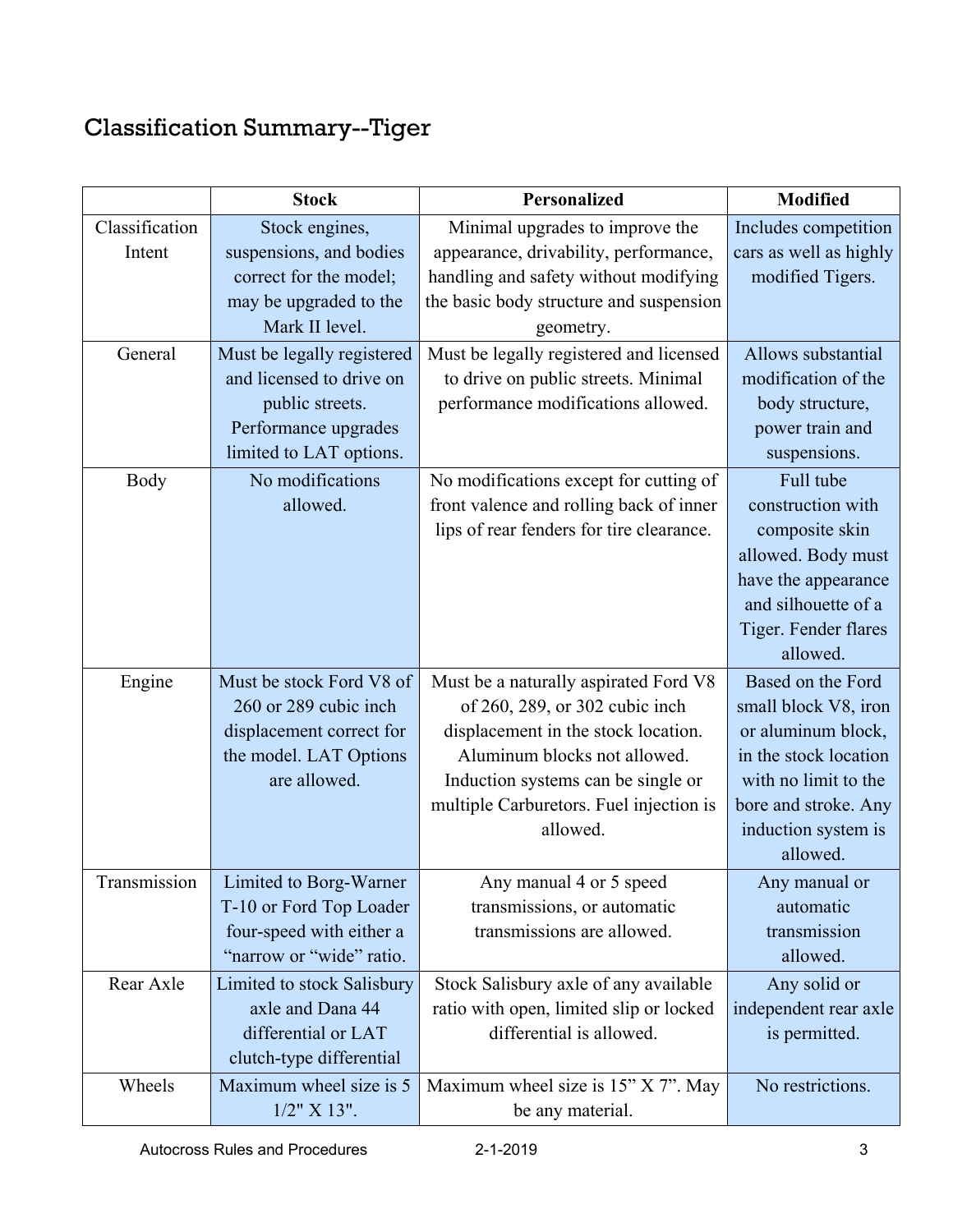### Classification Summary – Tiger Continued

| Front         | Limited to stock           | Any springs, anti-roll bars, pivot                                | No restrictions. |  |
|---------------|----------------------------|-------------------------------------------------------------------|------------------|--|
| Suspension    | suspension, attachment     | bushings and shock absorbers may be                               |                  |  |
|               | points, geometry, ride     | used attached at the stock mounting                               |                  |  |
|               | height and alignment.      | points. Ride height may be altered.                               |                  |  |
| Rear          | Springs, attachment points | Leaf springs, panhard rod, and non-                               | No restrictions. |  |
| Suspension    |                            | and geometry must remain LAT rear axle traction bars (attached at |                  |  |
|               | stock. LAT option traction | the stock LAT mounting points) are                                |                  |  |
|               | bars are allowed.          | permitted. Spring rates, shock                                    |                  |  |
|               |                            | absorbers and ride heights may be                                 |                  |  |
|               |                            | altered. Rear anti-sway bars are not                              |                  |  |
|               |                            | allowed. Independent rear suspension                              |                  |  |
|               |                            | is not allowed                                                    |                  |  |
| Steering      | Rack and pinion, steering  | Rack and pinion. Quik racks, power                                | No restrictions. |  |
|               | arms and resulting         | steering, non-stock steering arms and                             |                  |  |
|               | geometry must be stock.    | tie rods are allowed. Shocks must use                             |                  |  |
|               |                            | stock mounting points.                                            |                  |  |
| <b>Brakes</b> | Must remain stock          | Non-stock master cylinders and servos                             | No restrictions  |  |
|               |                            | are authorized but rotors and calipers                            |                  |  |
|               |                            | other than the stock size and                                     |                  |  |
|               |                            | configuration are not allowed.                                    |                  |  |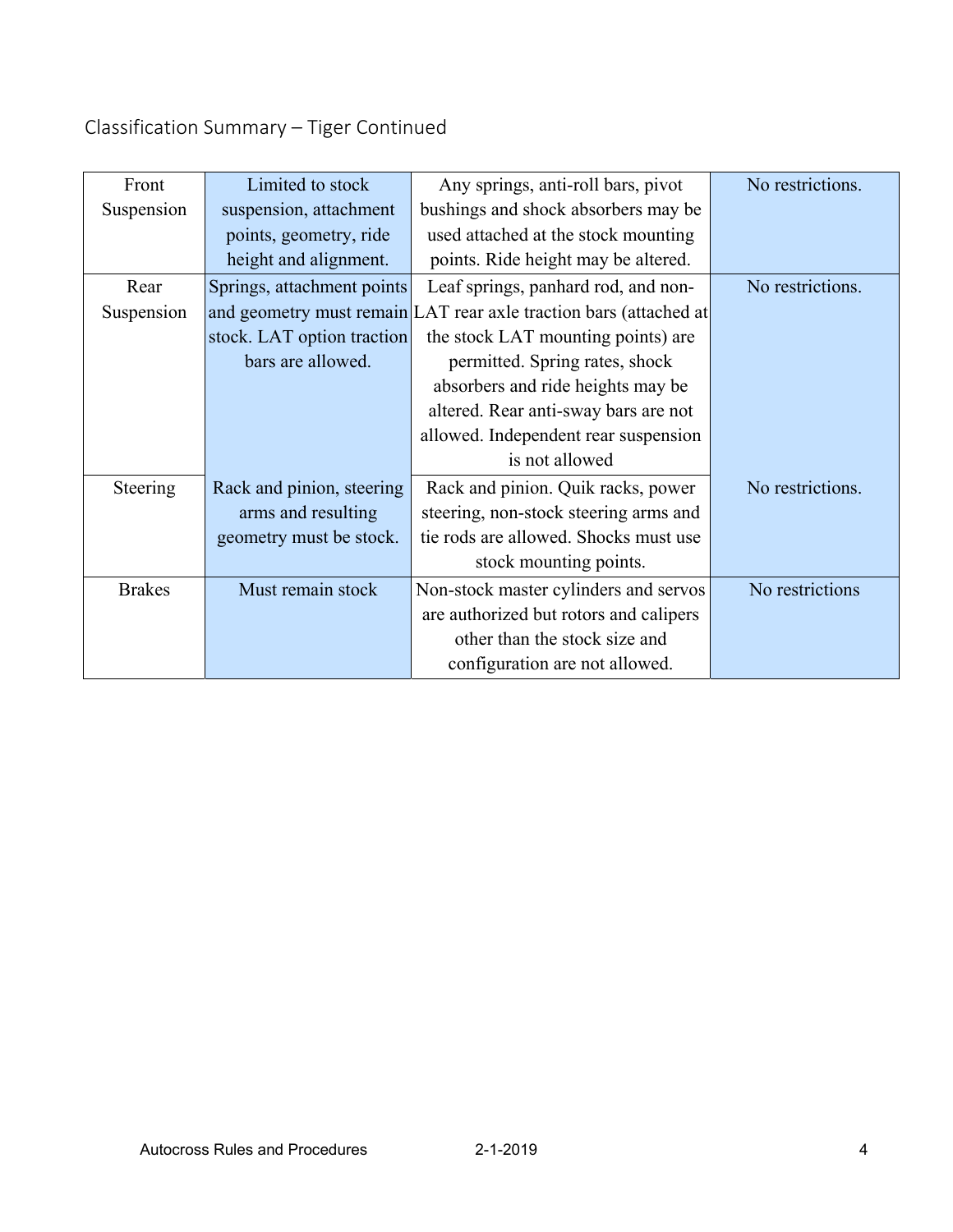# Classification Summary--Alpine

|                          | <b>Stock</b>                                                                                                                                                                                    | <b>Personalized</b>                                                                                                                                               | <b>Modified</b>                                                                                                                                         |
|--------------------------|-------------------------------------------------------------------------------------------------------------------------------------------------------------------------------------------------|-------------------------------------------------------------------------------------------------------------------------------------------------------------------|---------------------------------------------------------------------------------------------------------------------------------------------------------|
| Classification<br>Intent | Stock engines,<br>suspensions, and bodies<br>correct for series; may be<br>upgraded to the Series V<br>level (See engine<br>section.)                                                           | Upgraded to improve the appearance,<br>drivability, performance, handling<br>and safety without modifying the<br>basic body structure and suspension<br>geometry. | Includes competition<br>cars as well as highly<br>modified Alpines.                                                                                     |
| General                  | No performance options.<br>Must be legally<br>registered and licensed to<br>drive on public streets.                                                                                            | Some Performance options allowed.<br>Must be legally registered and<br>licensed to drive on public streets.                                                       | Allows substantial<br>modification of the<br>body structure,<br>powertrain and<br>suspensions.                                                          |
| <b>Body</b>              | No modifications<br>allowed.                                                                                                                                                                    | Unmodified except for cutting of<br>front valence and rolling back of<br>inner lips of rear fenders for tire<br>clearance.                                        | Full tube construction<br>with composite skin<br>allowed. Body must<br>have the appearance<br>and silhouette of an<br>Alpine. Fender flares<br>allowed. |
| Engine                   | Must be stock Alpine<br>four-cylinder engine of<br>1492, 1592 or 1725 cc.<br>displacement. Minor<br>modifications to bring<br>smaller displacement<br>engines to Series V level<br>are allowed. | Any naturally aspirated Rootes four-<br>cylinder engine. Weber carburetors or<br>other bolt-on aftermarket equipment<br>is allowed.                               | No restrictions.                                                                                                                                        |
| Transmission             | Alpine four-speed<br>manual, four-speed<br>manual with overdrive or<br>automatic.                                                                                                               | Any 4 or 5 speed transmissions or<br>automatic transmissions are allowed.                                                                                         | No restrictions.                                                                                                                                        |
| Rear Axle                | Limited to stock 3.89:1<br>or 4.22:1 ratio and open<br>differential.                                                                                                                            | Stock axles with a $3.89:1$ or $4.22:1$<br>ratio and an open, limited or locked<br>differential may be used. Independent<br>rear suspension is NOT allowed        | No restrictions.                                                                                                                                        |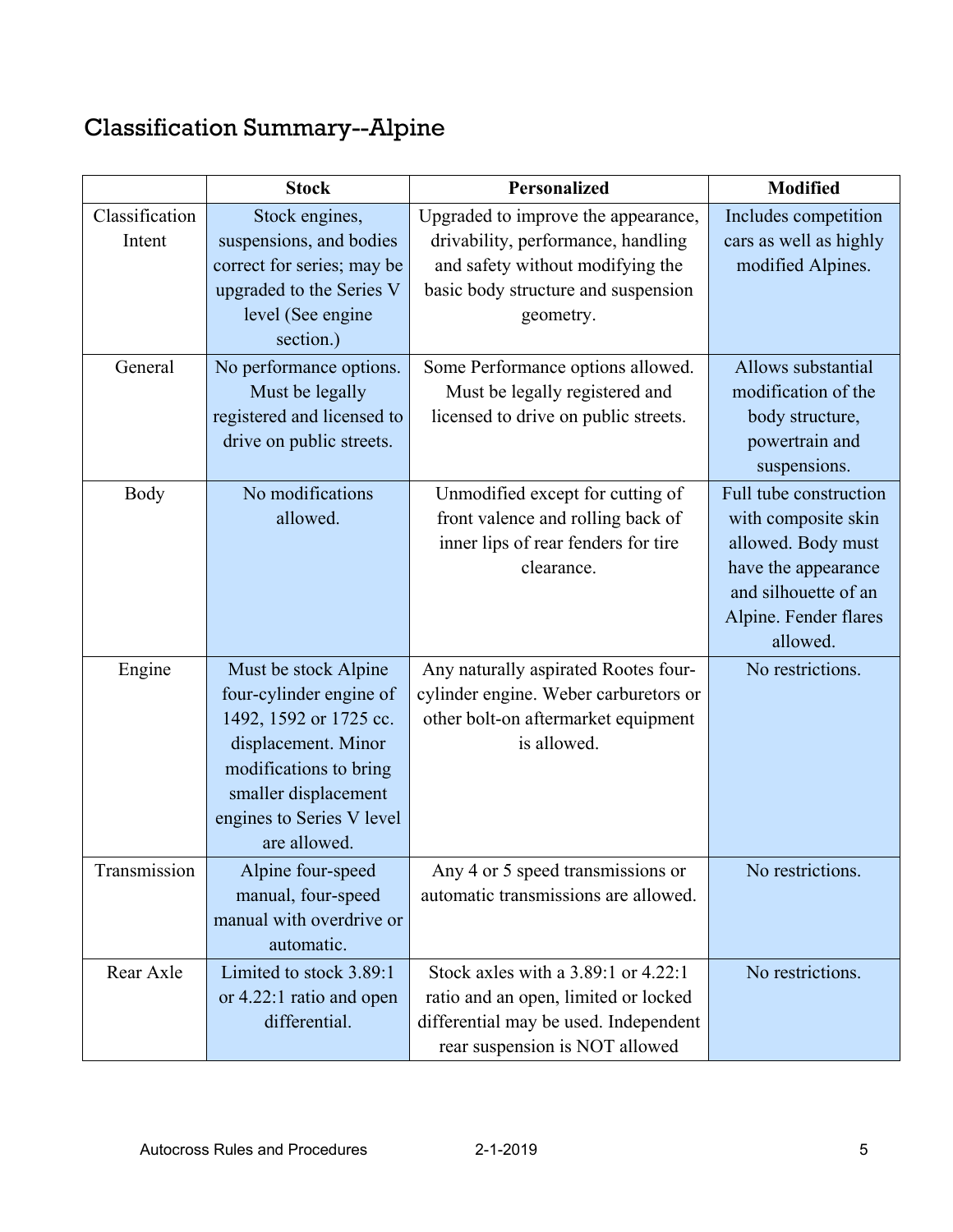### Classification Summary—Alpine Continued

| Wheels        | Maximum wheel size is             | Maximum wheel size is 15" X 7. May      | No restrictions  |
|---------------|-----------------------------------|-----------------------------------------|------------------|
|               | limited to $13 \times 5$ $1/2$ ". | be any material.                        |                  |
| Tires         | Must have DOT                     | Any DOT approved tires are allowed.     | No restrictions  |
|               | approved tires with               | Only modifications allowed are having   |                  |
|               | visible tread. Maximum            | treads shaved or trued.                 |                  |
|               | width of 185. Low                 |                                         |                  |
|               | profile, minimum tread            |                                         |                  |
|               | tires, ultra-performance          |                                         |                  |
|               | tires and DOT approved            |                                         |                  |
|               | race tires are NOT                |                                         |                  |
|               | allowed.                          |                                         |                  |
| Front         | Limited to stock                  | Any springs, anti-roll bars, pivot      | No restrictions. |
| Suspension    | suspension, attachment            | bushings and shock absorbers may be     |                  |
|               | points, geometry, ride            | used attached at the stock mounting     |                  |
|               | height and alignment.             | points. Ride height may be altered.     |                  |
| Rear          | Springs, attachment               | Leaf springs attached at the stock      | No restrictions. |
| Suspension    | points and geometry must          | mounting points are permitted. Spring   |                  |
|               | remain stock.                     | rates, shock absorbers and ride heights |                  |
|               |                                   | may be altered. Rear anti-sway bars     |                  |
|               |                                   | are not allowed.                        |                  |
| Steering      | Recirculating ball and            | Quik racks, power steering, non-stock   | No restrictions. |
|               | stock geometry must be            | steering arms and tie rods are allowed. |                  |
|               | used.                             |                                         |                  |
| <b>Brakes</b> | Must remain Stock                 | Non-stock master cylinders and servos   | No restrictions  |
|               |                                   | are authorized but rotors and calipers  |                  |
|               |                                   | other than the stock size and           |                  |
|               |                                   | configuration are not allowed.          |                  |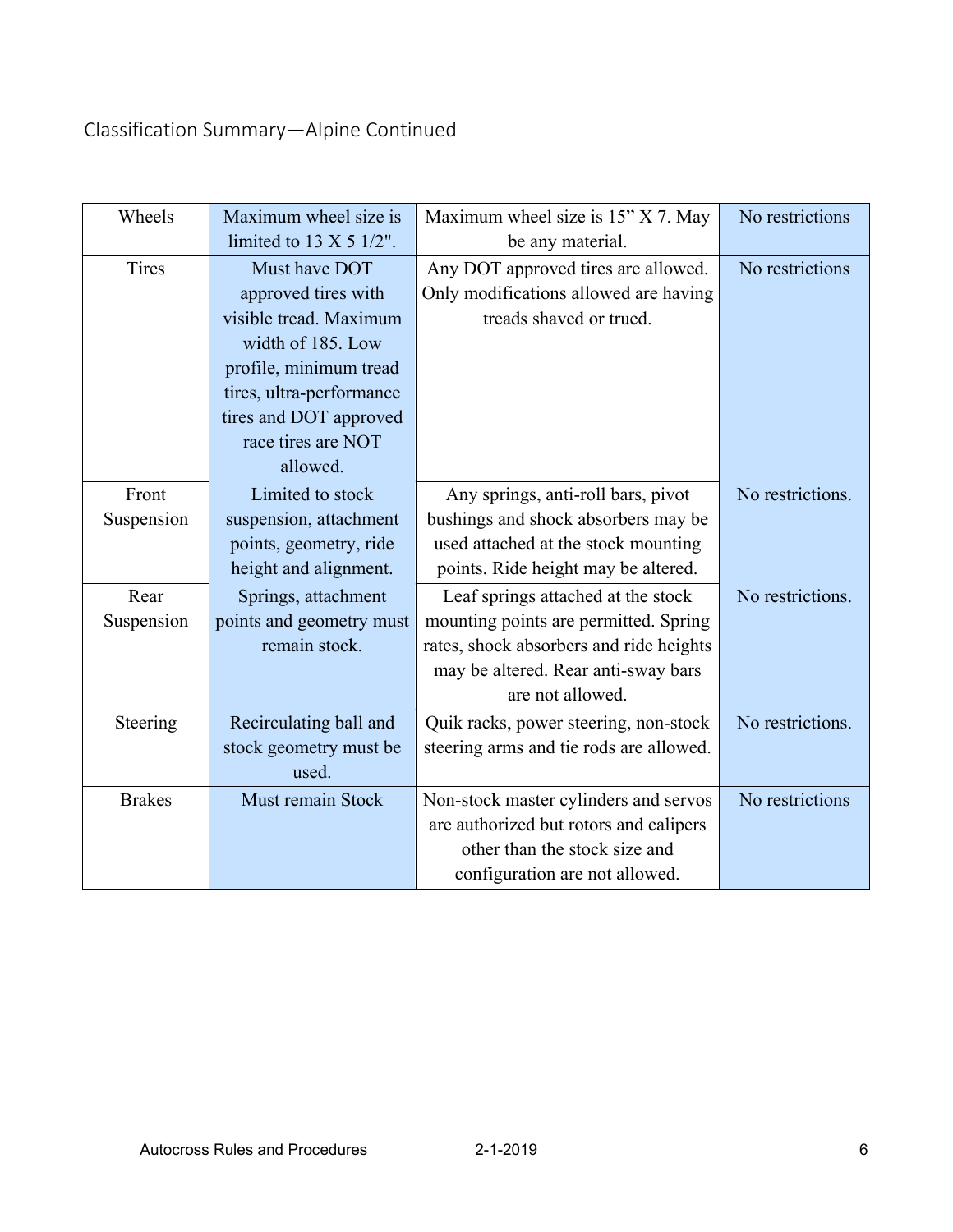### GENERAL PROCEDURES

**Insurance:** Event organizers must secure a certificate of insurance from the club's insurance company prior to the event.

**Waiver of Liability:** All drivers must be 18 years or older and sign the event waiver form. Spectators must sign a spectator waiver form. Waiver forms are provided in Appendix C.

**Entrants:** A participant may enter and compete in only one car per event.

**Technical Inspection:** Prior to being allowed to participate in a TEAE autocross event each car will undergo a technical inspection. This technical inspection will focus on safety and also confirm the car meets its basic class requirements. A Technical Inspection Checklist is provided in Appendix A.

**Work Assignments:** Mandatory work assignments are allotted to each driver. If you are unsure of your work assignment, please ask. You must complete your work assignments to drive. Failure to do so could result in disqualification.

**Timing and Flagging:** Each flagging station will have a radio and red flag; a fire extinguisher will, at minimum, be located at Timing. Chairs, cameras and other distractions (to the course workers and drivers) are not permitted at flagging stations for safety reasons. Do not stand with your back to any car on the course. It is the responsibility of the flaggers to maintain safe conditions on the course as well as the location and status of the cones for the purposes of scoring. Flag stations should address all communications through Timing. No cross communication between flagging stations. The red flag indicates an emergency or an unsafe condition. If there is a dangerous situation on the course or you are if directed by timing to use the red flag, the red flag should be waved immediately. Do not put yourself in harm's way when waving the red flag at a car. Any driver that continues to run the course at speed, after the red flag has been waived, will be disqualified from the event.

**Car Numbers:** Each car shall have its official number clearly marked on the front of the car (upper passenger side of the windshield is OK). Additionally, the number will be clearly marked on both sides of the car. The number on the tech inspection form from registration will determine the official number of the car for that event. The numbers shall be at minimum 5" tall, clearly visible, and legible. Two driver cars require two numbers.

**Course Map:** A course map, if provided, shall indicate entrance and exit area, the general course layout and course boundaries. The map is not drawn to scale.

**Walking the Course:** Event organizers should plan time for a course walk through and drivers are strongly recommended to walk the course prior to the drivers meeting.

**Cones, Pylons and Penalties:** Each autocross event is run on a unique course laid out by cones and is designed with the safety in mind. Each cone and gate must be properly executed, to avoid penalty points. Each downed or standing out-of-the-box pylon (cone) shall count as a two-second penalty. All chalked cones count, including those before and after the timing equipment. Direction cones are not subject to penalty. If you hit a standing cone in a gate you cannot be declared off course at that gate.

**Official Runs:** The event organizer will determine the official number of timed runs for an event. The quantity of runs will vary depending upon number of cars, length, difficulty and complexity of the course, weather conditions, etc.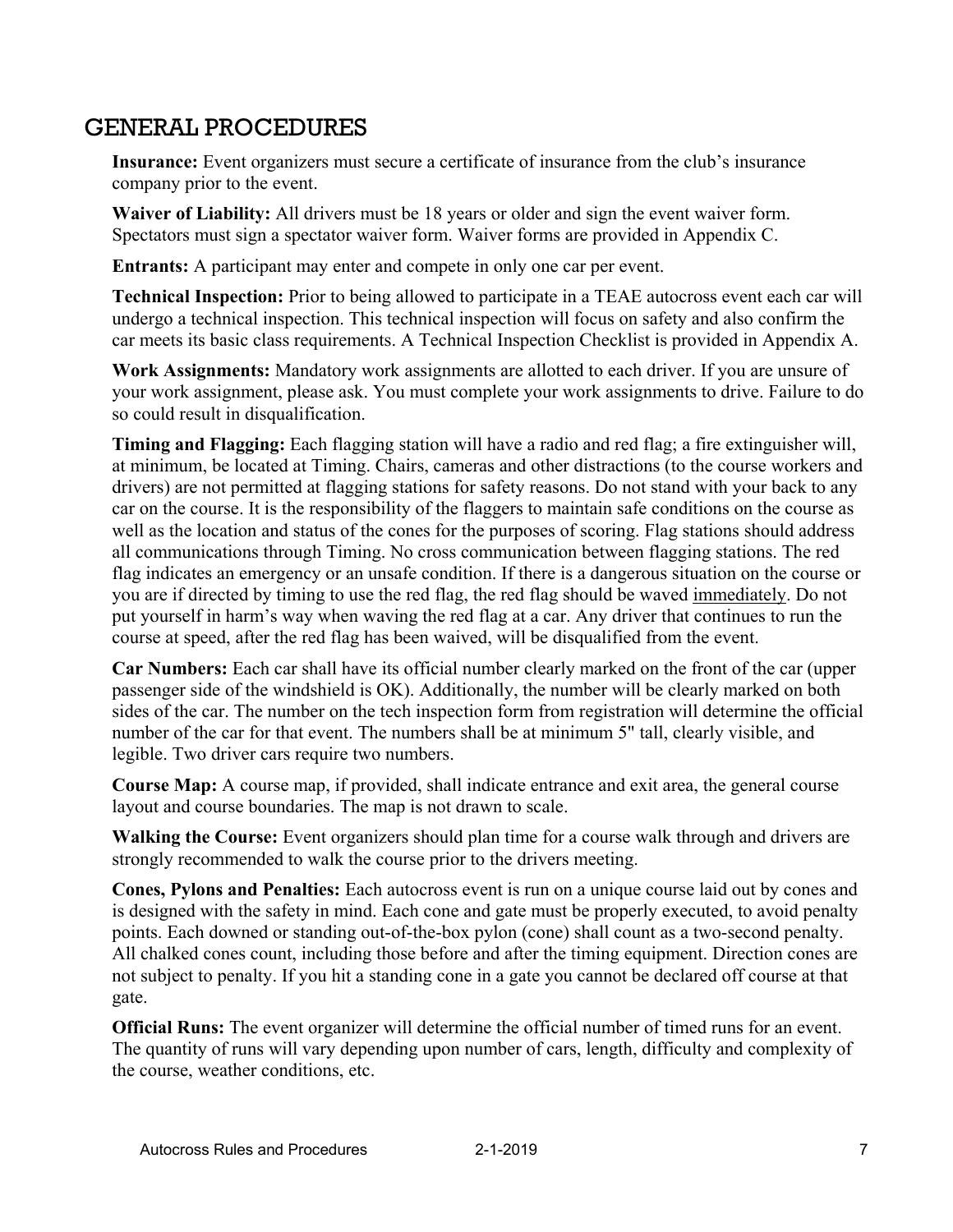If a driver observes a cone out of its box, missing or knocked over by someone else, or if the driver was not at fault in hitting the cones, e.g., swerving to avoid collision with something/someone on the course, the driver should come to a safe, immediate and complete stop and indicate the problem to the course worker so as not to be charged with the penalty. Follow the instructions of the course worker/timing. You may be instructed to exit the course via the timing lights or to return directly to staging. The return to staging should be completed off course.

**Re-runs:** Re-runs may be granted for a variety of reasons including but not limited to a timing malfunction, unsafe condition, misplaced cone, etc. If the Red Flag is waved while running, immediately come to a safe and complete stop.

Re-runs should be taken as soon as practical. To avoid "hot laps", five (5) cars must run prior to a rerun. If there are less than five (5) cars remaining in the run group the driver may be held at the start line for the equivalent of five (5) runs at the discretion of the event organizers. A driver may elect not to go to the front of the line for a re-run.

**Off Course/Did Not Finish (DNF):** An off course or DNF will be entered as a score if a gate/cone is missed or if all four wheels (and the car) leave the course. A spin on course does not constitute a DNF if no gates have been missed and the car has not left the course boundaries.

**Did Not Start (DNS):** A DNS will be entered for any run not started. A driver may elect not to take all of the runs for the day.

**Penalties:** Each downed or standing out-of-the-box pylon (cone) shall count as a two second penalty. All chalked cones count. Helper and pointer cones are not subject to penalty. If you hit a cone in a gate you cannot be declared off course at that gate.

**Finish Line/Stop Box Penalty:** The hitting of any cones at and after the finish timing equipment, whether or not a stop box is used, constitutes a DNF.

**Timing:** The timing device will be automatically started and stopped by the competing vehicle. All recorded times will be considered official unless protested. In the event of a timing problem, the competing car will be waived off course (red flagged) and given a re-run.

**Official Times:** Times will be recorded per the timing equipment and will be considered as official time. Penalties for cones will be noted on the timing slip (if used) and will be added to the official time for a total score.

**Protests:** All protests must be presented to the Event Organizers within 15 minutes of the last run. The decision of the Organizers is final.

**Safety:** The addition of safety equipment such as roll bars, roll cages, fire extinguisher, safety harnesses, harness guide bars, etc., is permitted and recommended.

**Tires:** Cord may not be visible before, during or after official timed runs. Recapped or regrooved tires are not allowed. Street tires (Stock classes) must have visible tread across the entire tread surface.

**Helmets:** All drivers and instructors must wear helmets. Helmets must be Snell 2000 approved or newer (M or SA rated). SA rating is recommended. DOT helmets are not permitted. Face shield is required if vehicle is not equipped with a full windshield. A limited number of loaner helmets might be available for use, although drivers are urged to invest in their own helmet.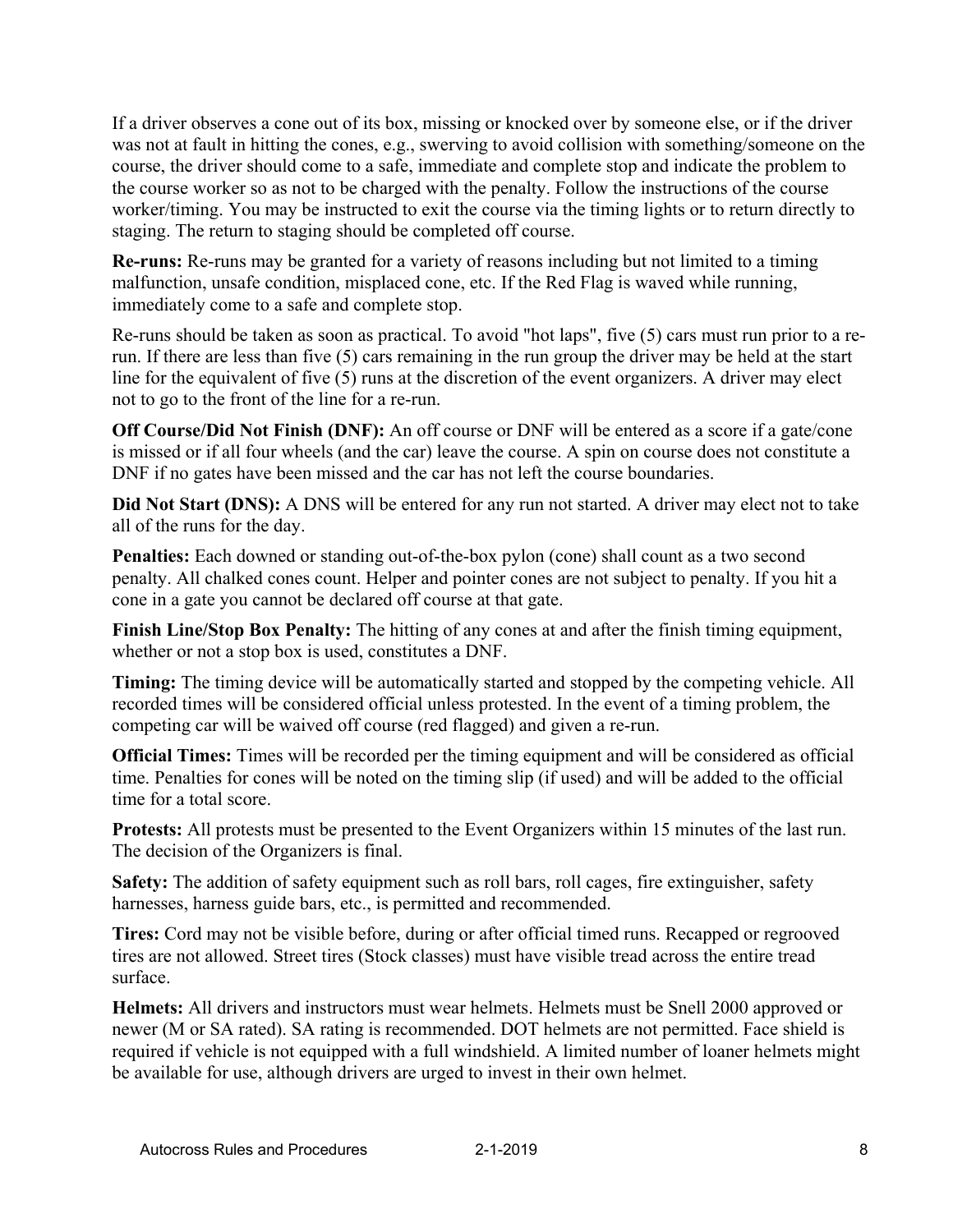**Clothing:** Open toed shoes, sandals and bare feet are not permitted. Rubber soled shoes (sneakers, etc.) are recommended. Driving shoes and gloves, as well as fire resistant clothing, are recommended but not required.

**Seat belts:** All cars must have metal-to-metal seat belts, securely anchored. All drivers must wear belts. Three point belts are recommended.

**Windows:** The driver's side windows shall remain fully down during a run, passenger windows may be fully up or fully down.

**Cleaning out your car, glove box and trunk:** Loose objects inside the trunk, passenger compartment and glove box must be removed from the car. Loose objects include cell phones, change, paper, garbage, cups, floor mats, etc. In other words everything must be removed from your car. The spare tire need not be removed if it is securely fastened. The battery must be securely fastened as well.

**Pit & Paddock Area:** All cars are to be parked within the designated pit & paddock area, except for vehicles used by timing, safety, and the Autocross Committee. There is no speeding in the pit & paddock area. Any driver speeding in the pit or paddock area may be disqualified from the event at the discretion of the Chairman or Committee. Please, no speeding in the general vicinity of the event. Tire warming is not permitted.

**Inclement Weather:** An event may be postponed, delayed or cancelled due to inclement weather at the discretion of the event organizers.

### TYPE AND NUMBER OF AWARDS

In addition to an award for Fastest Time of the Day (FTD), autocross events will include  $1<sup>st</sup>$ ,  $2<sup>nd</sup>$  and  $3<sup>rd</sup>$ Place Awards in each class, based upon the number of cars participating. Participation quotas are as follows:

| 1 <sup>st</sup> Place: | $1-3$ cars     |
|------------------------|----------------|
| 2 <sup>nd</sup> Place: | 4-6 cars       |
| $3rd$ Place            | 7 cars or over |

Other awards are authorized at the discretion of the event organizers.